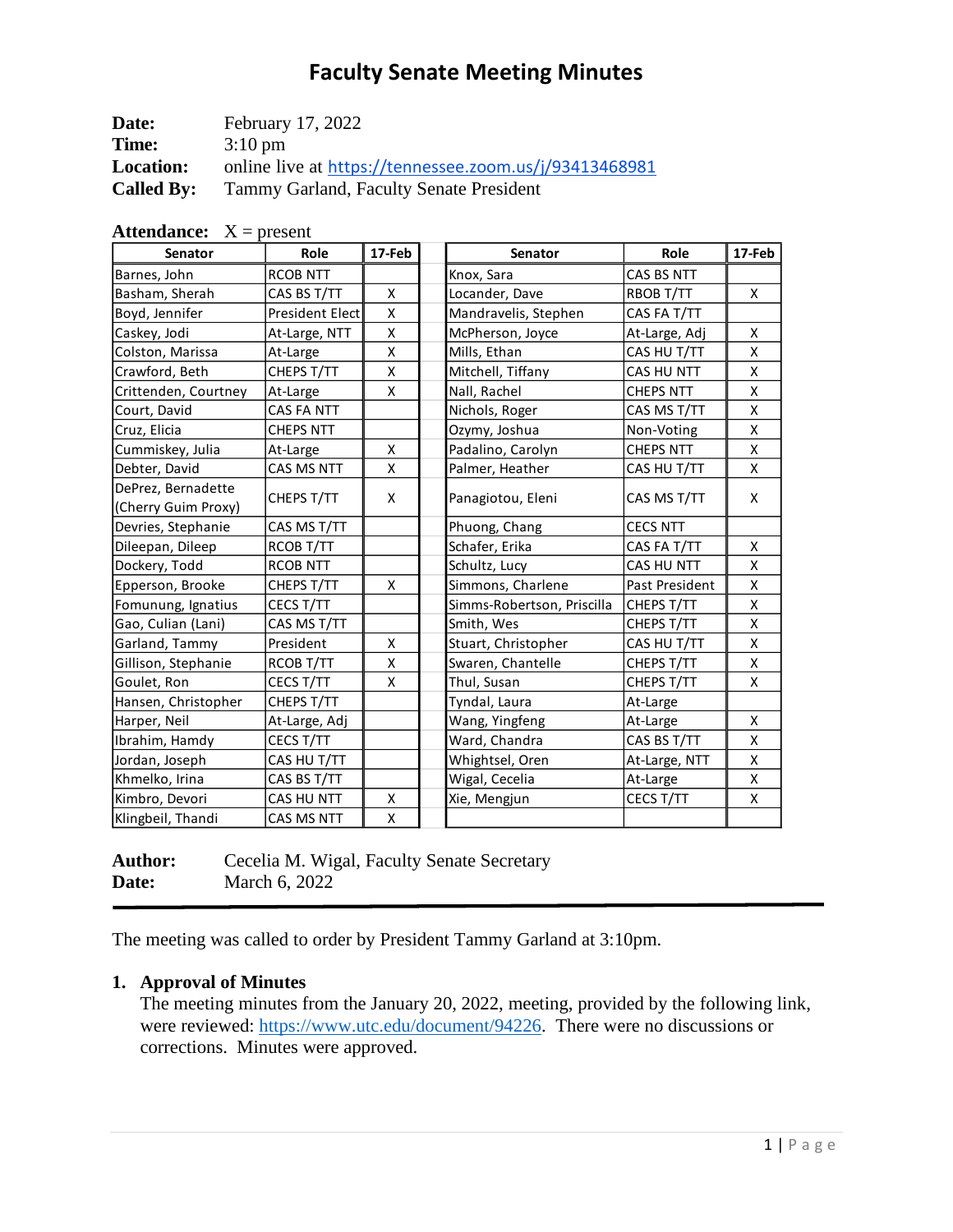### **2. Administrative Reports**

The following reports were provided.

## *Chancellor Angle*

Chancellor Angle shared the following.

- The search for the Vice Chancellor for Communications and Marketing is complete. Cassie Mathess will start in the position on April  $1<sup>st</sup>$ . Chancellor Angle thanked Gina Stafford for her work as the Interim vice Chancellor for Communications and Marketing.
- UT Day on the Hill was yesterday. This is looking to be a good budget year for UT.
- House Bill HP 2670 (the Cameron Sexton Bill) addresses divisive concepts. It is important that the University be aware of it - it may pass. The bill specifically defines a list of divisive concepts and may tie our hands in instructing these topics. The bill does recognize academic freedom and free speech and the need to train regarding accreditation standards. Presently it appears that everything UTC is doing with respect to instructing and providing opportunities are ok. The bill allows us to continue our diversity activities but requires us to include intellectual diversity. The key element is that the University cannot require students to believe a specific ideology to graduate. The Chancellor does not feel this bill will impact UTC much. You can find out more about this bill at this link: <https://legiscan.com/TN/text/HB2670/2021>
- Another bill the legislature is reviewing will require the ACT score for admission to a 4-year university. Some in academia are thinking this does not add much value to admissions. UTC is monitoring this bill.

Julia Cummiskey mentioned she is concerned about the legislation of Bill HP 2670 itself and how people interpret it. This legislature has the possibility of becoming personal and at times dangerous for faculty. She is worried about this leading to determining what courses can include the topics. The Chancellor responded that he is looking at setting up some sessions with others on campus to start talking about the possible consequences. The stand of the University is that the bill is not needed. He stated that the University needs to understand what the fears are and what it can provide. President Boyd needs to be able to represent the impact. All the Chancellors are worried about this.

Ron Goulet questioned whether UTC's looking at devoting hours to DEI will be impacted by this bill.

#### *Provost Hale*

Provost Hale shared the following.

• *SACS COC Update:* We are addressing requirements in 3 areas. The committee has been working and ensuring UTC meets the requirements and standards. One of the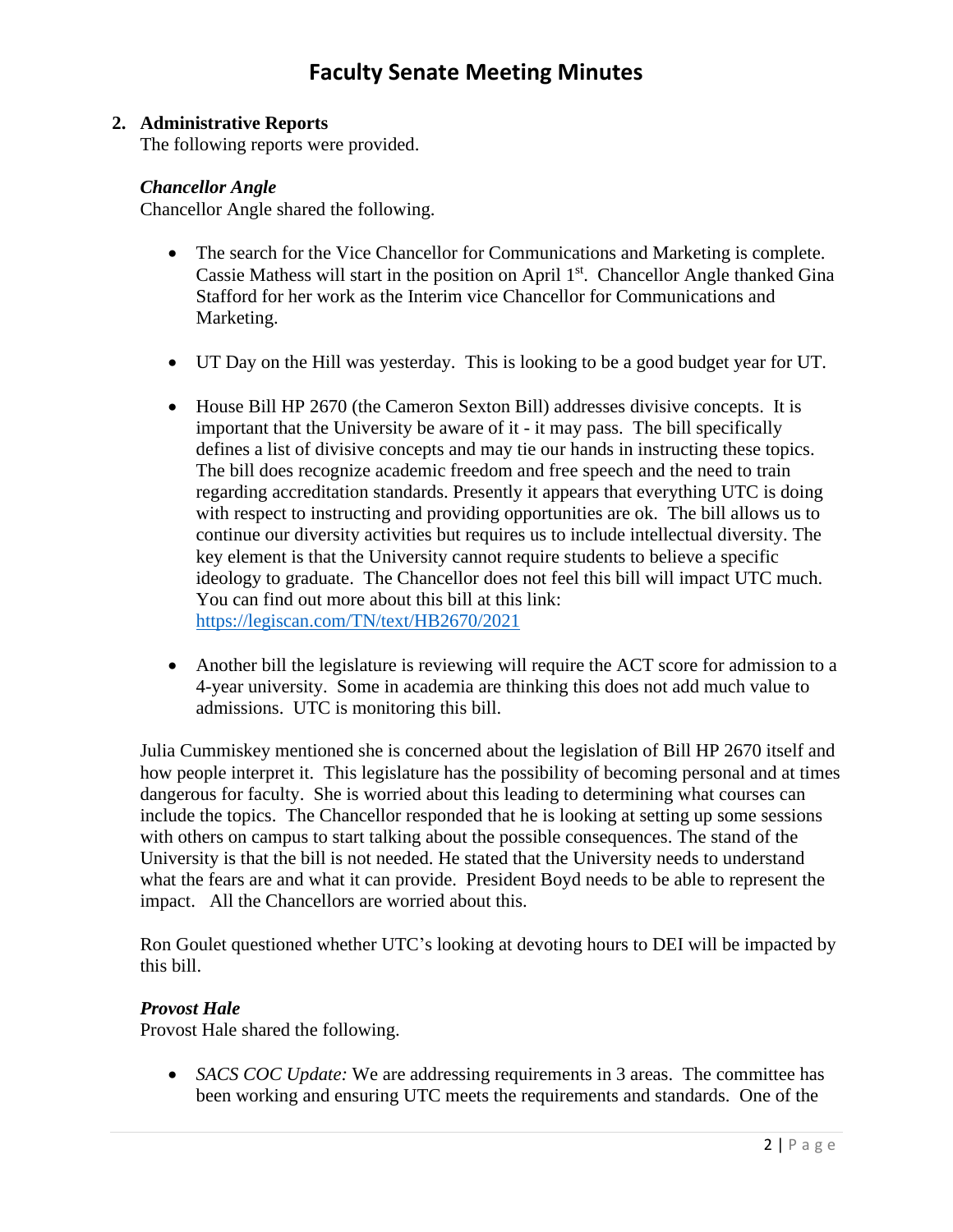requirements is the QEP. The timeline is working well – we are sticking to it and making progress.

- *RTP Process:* Every fall, Matt Matthews and the Provost meet to discuss the RTP process, especially issues that have come up in the previous cycle and need addressing. There are some issues in the present cycle. One, for example, is faculty correcting errors of fact before letters and materials go to the Provost. The Provost advises all to review the procedures in the Faculty Handbook and in department Bylaws and Procedures to ensure they understand the RTP process and expectations. There may be some handbook changes based on resolving these issues.
- Vice Chancellor Freeman, Provost Hale, and President Garland are meeting to discuss the processes and procedures of the Disability Resource Center (DRC). Provost Hale stated he will bring in external reviewers for recommendations. The timeline is to have the reviews completed and a report developed well before the fall semester. They are presently compiling a list of potential reviewers.

The Provost then responded to questions from the Senators about the process of approving departmental bylaws. Vice Provost Matt Matthews and General Council are involved in this process. The list of currently approved bylaws is located at: [https://www.utc.edu/academic](https://www.utc.edu/academic-affairs/bylaws-for-colleges-and-academic-department)[affairs/bylaws-for-colleges-and-academic-department.](https://www.utc.edu/academic-affairs/bylaws-for-colleges-and-academic-department) The Provost stated that if what is posted does not appear accurate then the Provost's office needs to follow up. The office needs to determine if the hold up is in the Deans' offices or in Academic Affairs. Bylaws need department approval and Dean approval before they can be approved by the Provost office and General Counsel.

Julia Cummiskey shared that the College of Arts and Sciences (CAS) is looking at a way to simplify the content of departmental bylaws. She added that she believes the History Department Bylaws have been pending approval for the last 2 years. It is difficult to know where to look for policies if the Bylaws are not approved.

Ron Goulet questioned if there is any more help in addressing some of the requirement areas because the accepted bylaws do not appear to have these – such as the Workload Policy - and we in engineering are being held to them. The Provost stated that he and President Garland have been discussing this for the University. But this does not stop engineering departments from coming up with their policies. Dr. Goulet added that many of the bylaws are not up to date because they are not in line with the current Faculty Handbook. President Garland suggested looking at the Business and Political Science Bylaws for examples of ones that meet the current Faculty Handbook. President Hale added that the Business Bylaws may have additional statements and policies due to accreditation needs.

## *Vice Chancellor Yancy Freeman*

Vice Chancellor (VC) Freeman updated the Senate on student enrollment. UTC has a healthy number of applications for fall – up 16% to 18% from last fall. This is up 100 freshman students. Students are presently signing up for summer orientations. They are hoping to have face to face orientations.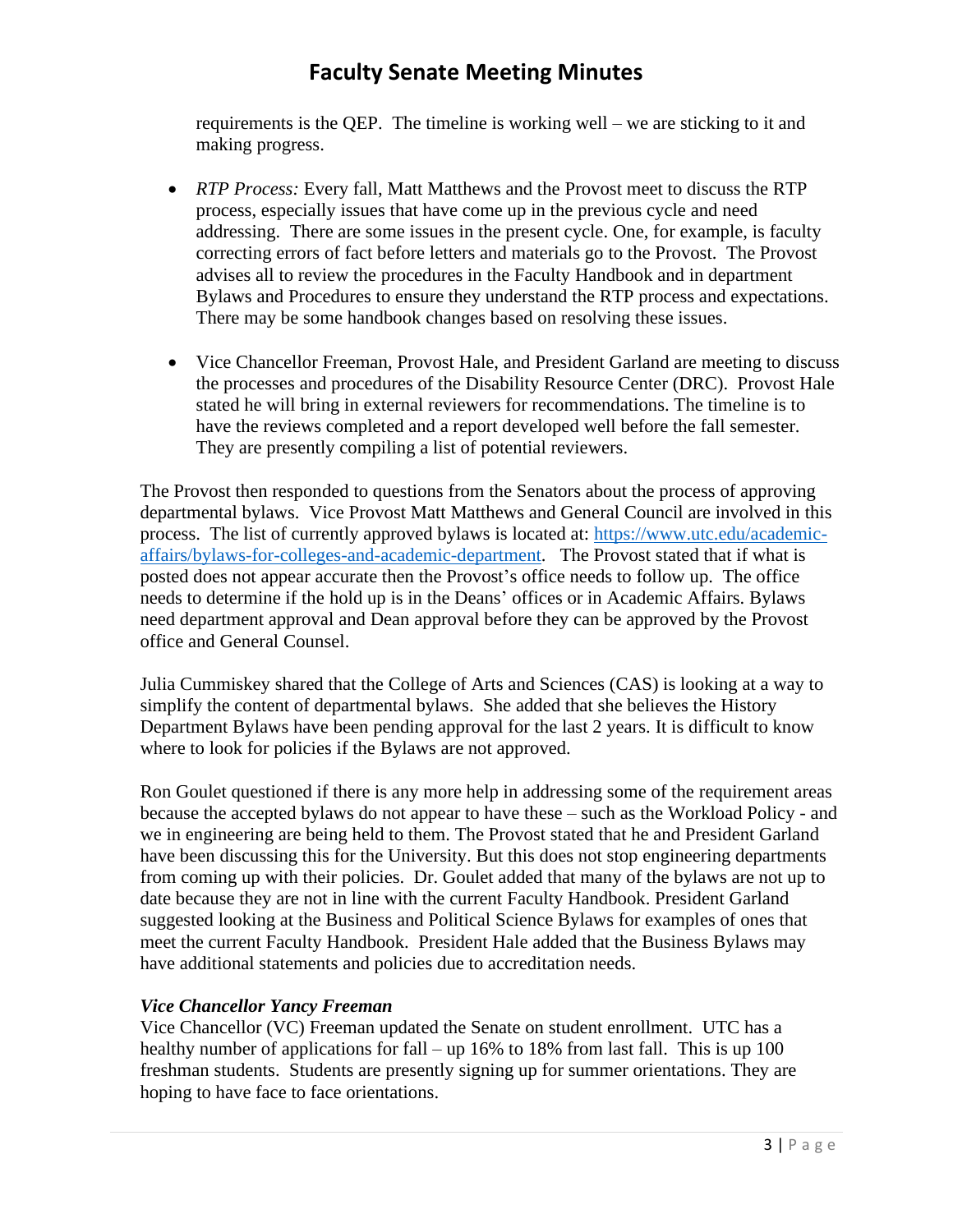VC Freeman announced that there is an enrollment management plan being created. He is having meetings across campus to understand campus and student needs. Some areas he is addressing are:

- The value of Chattanooga
- How to get Alumni involved on campus
- Increasing support services for adult students
- The affordability of a UTC degree. (Hope increased from \$3500 to \$5100)
- How to promote the increase of the Hope scholarship in relation to the UTC degree

President Garland hopes we attend these sessions to help with developing the enrollment management plan.

#### *Vice Chancellor Tyler Forest*

VC Forest stated the University has a good, proposed budget from the Governor which provides good support of facilities projects including the Lupton building roof. They are getting an estimate for the temporary solution, then the complete reroof will occur over the summer. Hunter Hall renovations are on time – faculty will be moving in this summer.

VC Forest has met with faculty groups, student groups, and other campuses concerning  $1<sup>st</sup>$ Day Complete. He is sifting through this information now to determine how to move forward.

#### *Vice Provost Matt Matthews*

Vice Provost Matthews mentioned that there exists a faculty engagement survey – the Coach Survey – that they want faculty to complete. The completion of this survey and its data will help the University compare job satisfaction with other Universities across the US. It should take 25 minutes to complete. It comes from Coach. Check your spam file if you did not receive an email from Coach. If you cannot find your access to the survey, contact Vice Provost Matthews to get information to gain access to the link.

#### *Dean Teresa Liedtka, QEP*

QEP recommended 3 proposal options. The committee is looking at these to provide a single recommendation. Two proposals are standing out.

#### *Vice Provost Lauren Ingraham, General Education*

The Working Groups' recommendations were received by the Reimagining Gen Ed (RGE) Committee. Over 70 faculty members participated in the working groups. The RGE Committee discussed these reports this past Friday. They hope to come up with a revised Gen Ed design in the next several weeks. Flexibility for students appears to be a major desire for a new general education program.

#### **3. Committees**

No committee reports this month. There will be reports next month, including Bylaws revisions.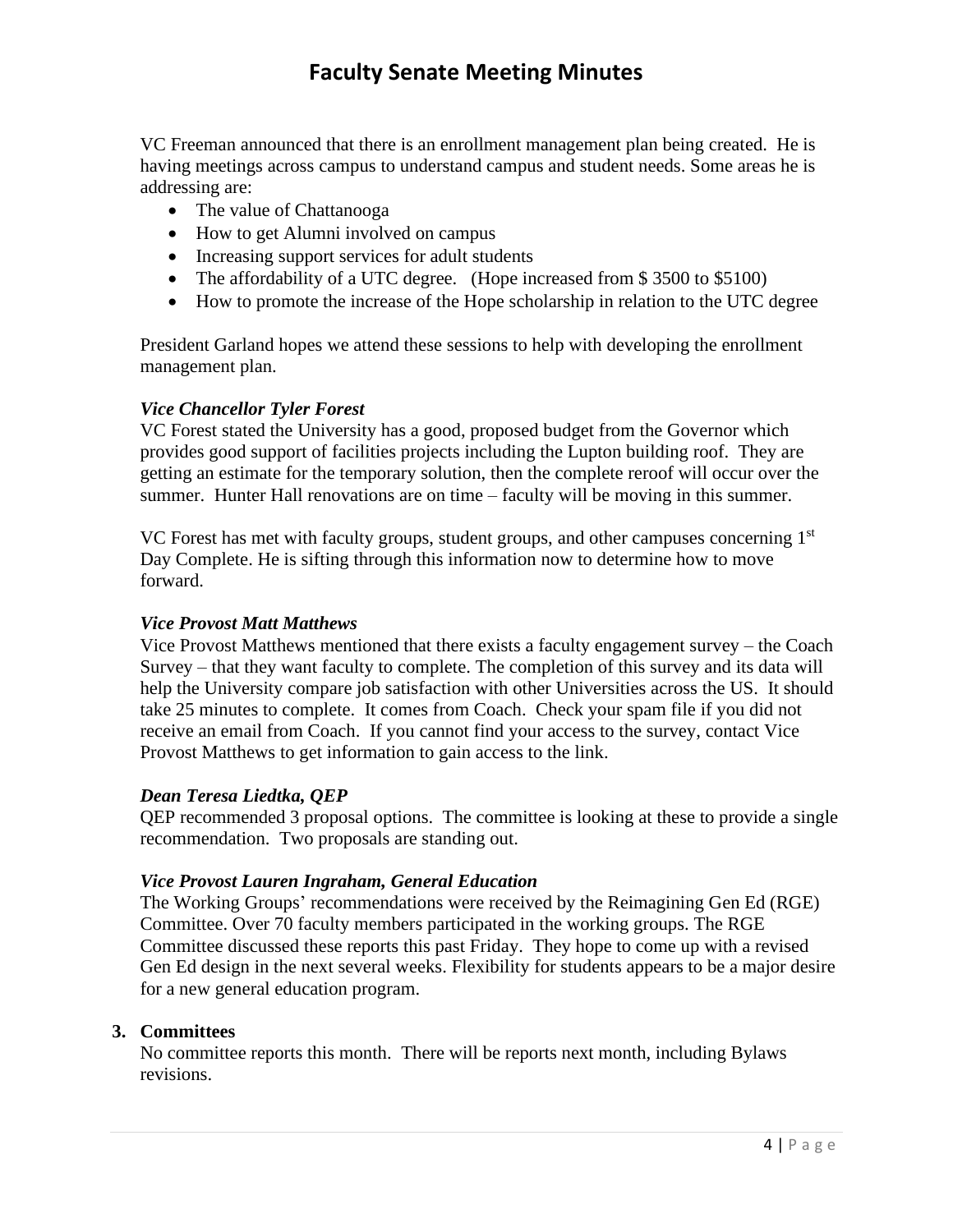## **4. New Business**

Associate Dean of Students Brett Fuchs addressed three proposals – University Attendance Policy, Grade Appeals, and Last Day to Withdraw.

## *University Attendance Policy Proposal*

Associate Dean Brett Fuchs addressed the development of a university-wide absence policy. This policy is broad and meant to cover a variety of absences (well beyond COVID). He described that the policy involves students submitting absence information to the Dean of Students Office, the faculty being informed of the situation by the Dean of Students Office, and the faculty being asked to provide a way for the students to makeup missed work or to complete alternative work. Faculty can view a draft University-wide Absence Policy at: [https://www.utc.edu/sites/default/files/2022-](https://www.utc.edu/sites/default/files/2022-02/DRAFT%20Student%20Attendance%20Policy.pdf)

[02/DRAFT%20Student%20Attendance%20Policy.pdf.](https://www.utc.edu/sites/default/files/2022-02/DRAFT%20Student%20Attendance%20Policy.pdf)

## *Grade Appeals Process*

Associate Dean Fuchs reported that his office is also working on a new process for Grade Appeals. The new process would involve electronic filing of appeals. Appeals would be routed to the Department Head to capture dates and times and to confirm receipts. This process is in response to student complaints received by the Dean of Students Office about not receiving replies and emails, in a timely manner to move through the Appeals Process

## *Withdrawal Policy*

Associate Dean Fuchs reported on the consideration of a new Withdrawal Policy that would allow students to withdraw themselves from all classes of a semester up until the last day of class. The single class withdrawal date will remain as presently defined. This policy will help students who have not been able to attend classes at all.

President Garland's biggest concern with this policy is that students who wait to withdraw may be able to complete course learning evaluations. Vice Provost Matthews agrees this is a problem. He is looking into it.

#### **5. Faculty Concerns**

None.

## **6. Announcements**

The following announcements were shared.

- Faculty Senate divisional elections are presently occurring.
- At large elections will be occurring shortly. Expect the call next week.
- We have a Pres-Elect in 2022-23 Dr. Donald Reising from CECS Electrical Engineering. He was elected by acclimation. Congrats to Donald!! President Garland thanked Donald for volunteering.
- EDOs are due in March. Please get them in.
- State of the University is the February  $23<sup>rd</sup>$ ,  $2022$
- UT System Board Meeting is Feb 24-25, 2022.
- A faculty awards ceremony of some sort will occur at the end of the academic year.